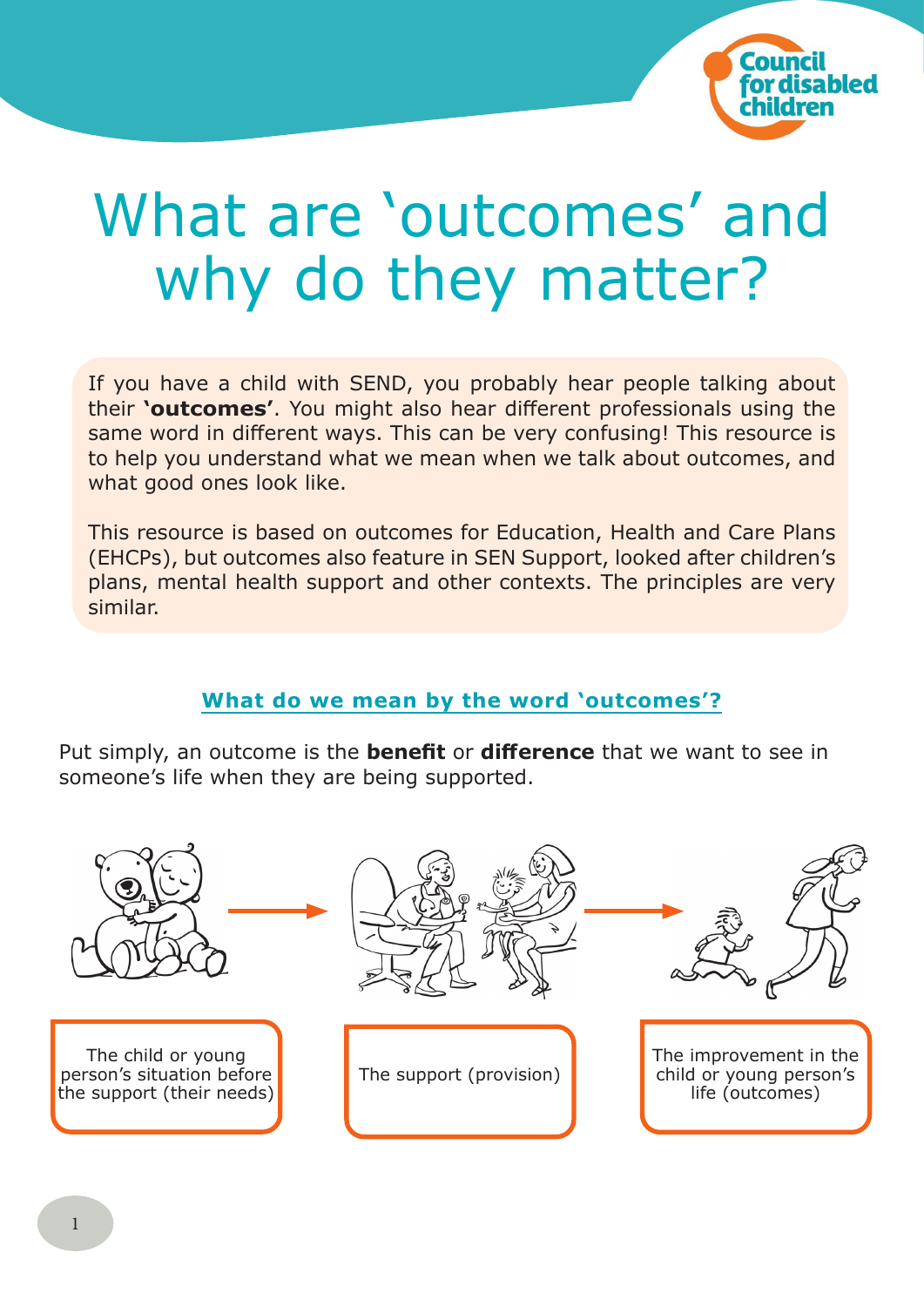

We know that life can be more challenging for children and young people with SEND, and that they need support to live healthy, happy and fulfilling lives.

If all supporting adults (professionals and parents) understand what children or young people want their lives to look like (their outcomes), then they can all work together to help those individuals achieve those changes. This is sometimes called a personcentred approach.

#### **How do we know what a child or young person wants in their life?**

All children and young people should have a say in their hopes, dreams and outcomes. This includes children and young people who are non-verbal, and young children. There are lots of ways we can understand their views:



**Remember: Just because a child or young person cannot speak doesn't mean they can't communicate!**

Parent carers' views should also always be sought and included, but the balance between the child or young person's views and their family's will change over time. In most cases, a child or young person will develop the skills and confidence for expressing their views as they get older, something which should be supported, encouraged and valued. However, some young people will need ongoing support to make decisions about their life, and your knowledge of them has an important role in identifying the right outcomes.

For more information on this see CDC's Decision Making Toolkit and Supported Decision Making e-learning. (The e-learning is part of the Expert Parent Programme course)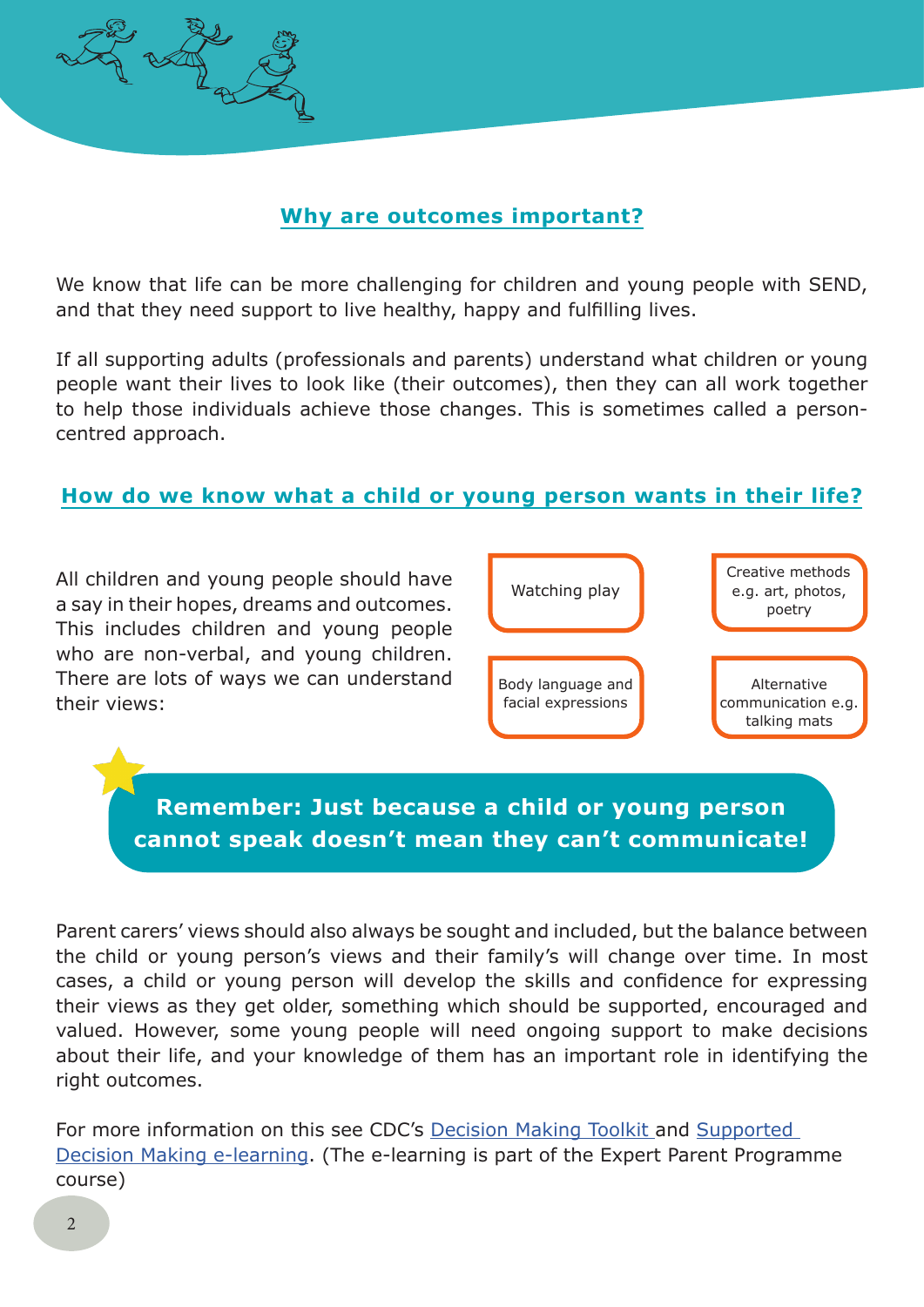

## **Where do outcomes come from?**

This is what the process for agreeing outcomes looks like. We will look at each section separately.



#### *Starting with hopes and dreams*

Because outcomes are about the child or young person's life, they should start with the child or young person's **aspirations**, which means their **hopes and dreams for the future.** Aspirations can be anything and everything, they don't have to be realistic or achievable.

For example:

I want to be a computer game designer

I want to be a butterfly

We want Bea to enjoy her childhood and have the same opportunities as her brother

I want to get married and live in my own house

Remember, you and your child might have different opinions! Be clear about which are your child's own hopes and dreams, and which are yours on their behalf.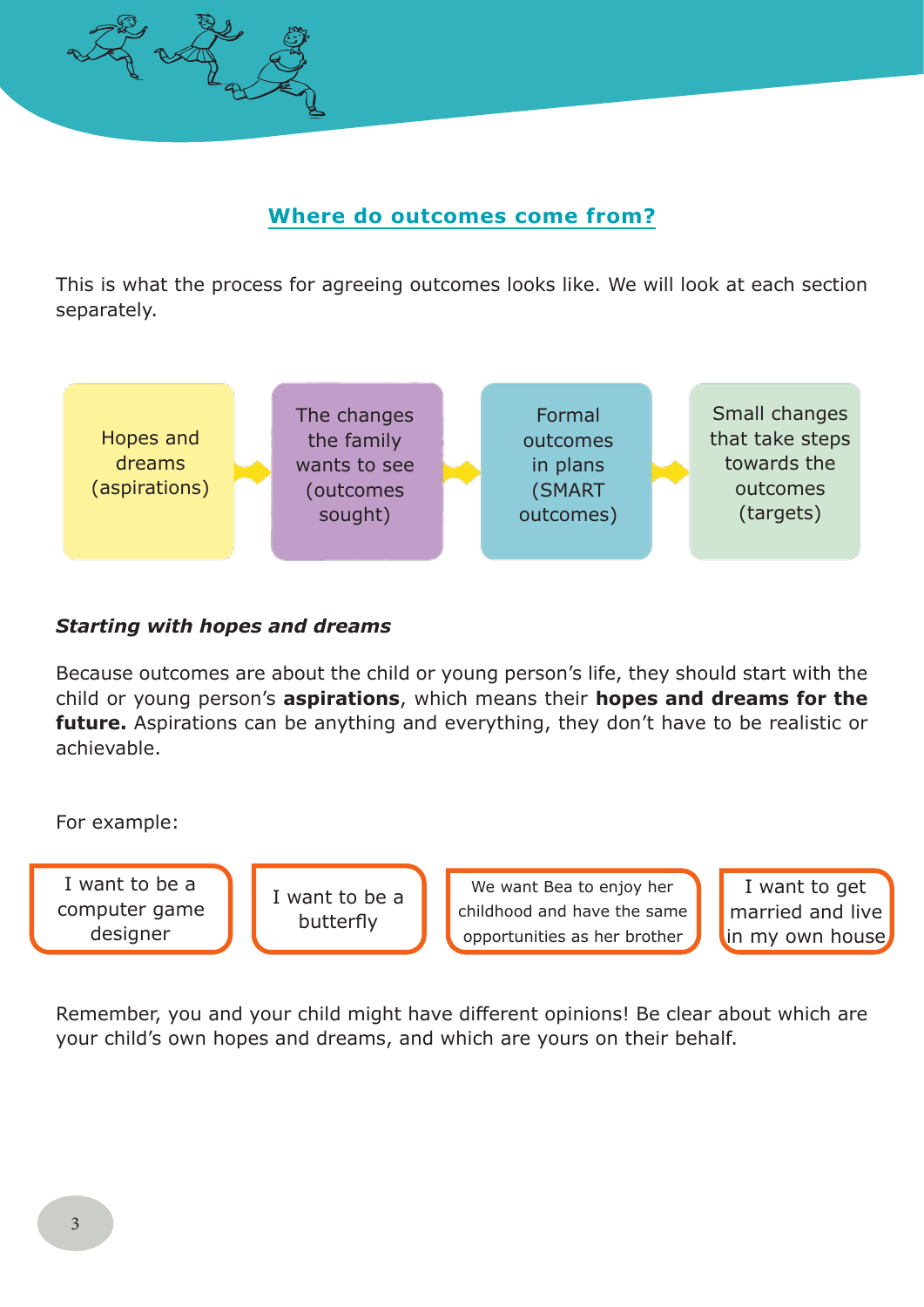

#### *Moving from aspirations to outcomes*

Unlike **aspirations, outcomes** do have to be realistic. It might help to think of outcomes as 'stepping stones' towards aspirations, so we have to understand the story behind those hopes and dreams. This conversation might be led by a professional, such as a SENCO, but it should include people who know your child well, as well as the child themselves. Remember that there are lots of ways to include your child's views.

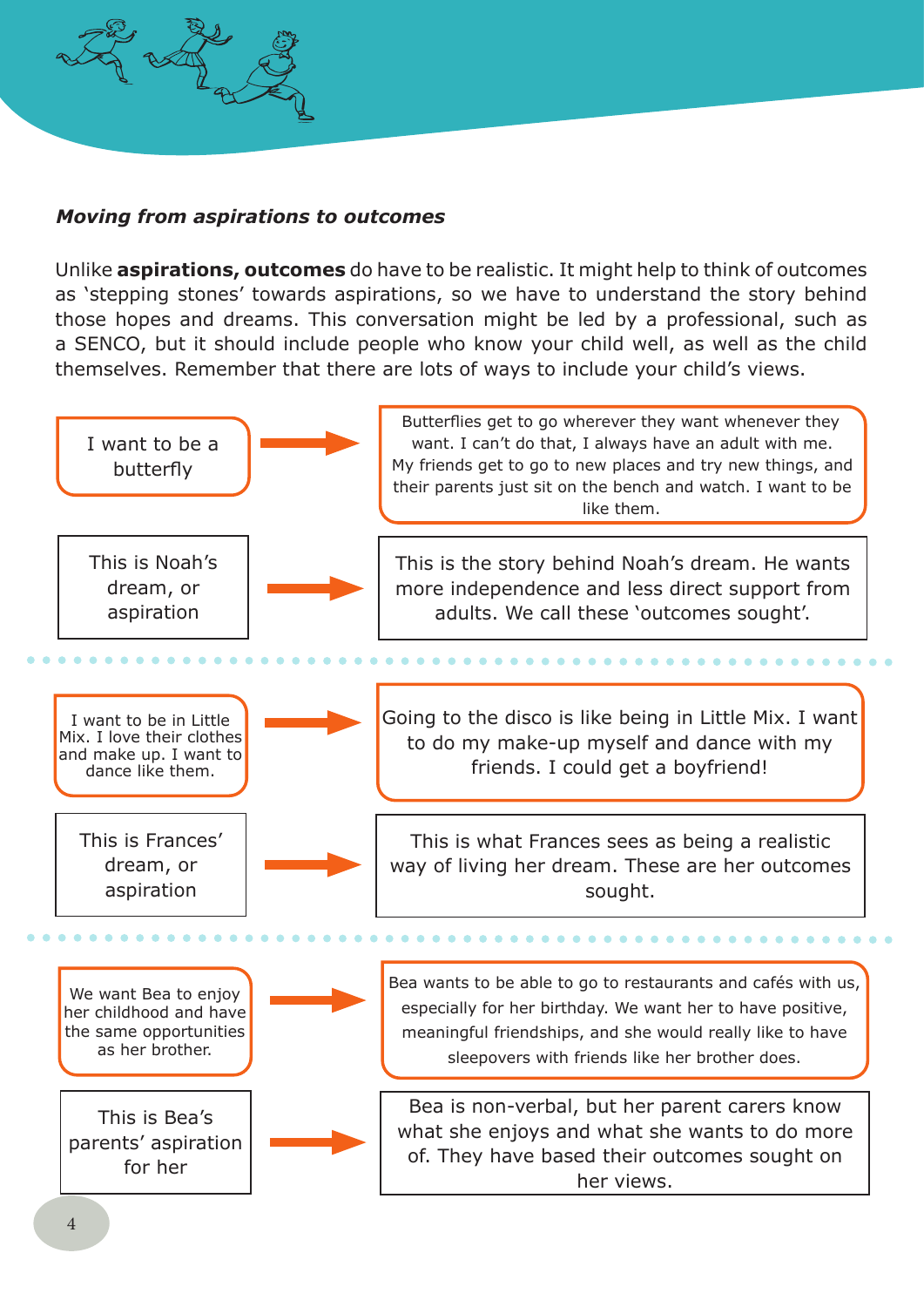

## **What do good quality outcomes look like?**

Every child or young person's outcomes will be different and about the things that matter most to them. They should be holistic, which means that they are about living a full and enjoyable life in general, not about one particular part of their care. They are not something that one individual professional can 'solve' on their own, everyone has to work together to achieve them.

They might include themes such as:



#### *SMART outcomes*

When they are written up formally (for example in an EHCP), outcomes are SMART. This means they are **s**pecific, **m**easurable, **a**chievable, **r**elevant and **t**imebound. We have an example later in this document, and you can see lots more in our EHCP exemplars.

We don't expect children and young people to write these themselves! Professionals should use their expertise to turn the outcomes sought by children, young people and/ or their parent carers into SMART outcomes.

You can learn more about this process in our Holistic Outcomes in EHCPs e-learning.

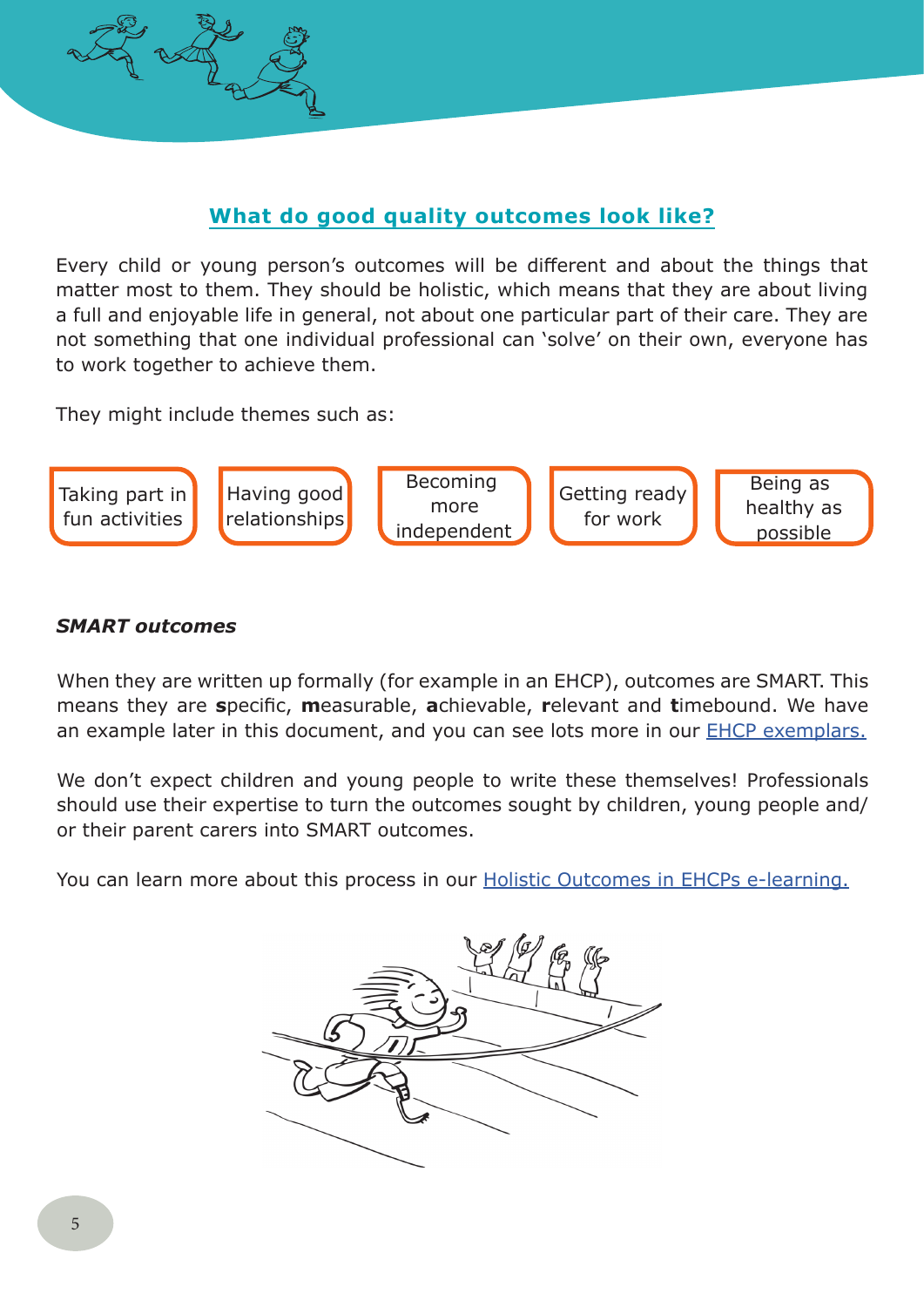

### **How do professionals help to achieve outcomes?**

Because the outcomes are **holistic**, lots of different professionals support them in small ways. Imagine they all have a few different jigsaw pieces, and when the jigsaw is complete the outcome can be achieved.

Meet Bea. One of her outcomes identified by her parents is 'Bea wants to be able to go to restaurants and cafés with us, especially for her birthday.' Mealtimes at home are very difficult at the moment.

Using their knowledge of Bea's needs and how they affect her, here is how different professionals might use their piece of the jigsaw puzzle to support Bea to achieve her outcome:

Improving Bea's chewing and swallowing

Teaching Bea to use PECS and Makaton to so she can communicate more clearly and is less frustrated

Developing toileting skills to so the family doesn't rely on changing



facilities Medication to keep Bea's epilepsy under control

> Helping Bea develop coping strategies for new environments

This is the basis of Bea's support, which is often called **provision**. Once professionals have decided what support will help Bea achieve her outcomes, they will decide **how much** and **how often** it will be needed. They must be **specific**.

#### *Professional targets*

Each professional working with a child or young person will plan small steps towards achieving outcomes, which we call **targets** to separate them from **outcomes**. There might be several targets under one outcome.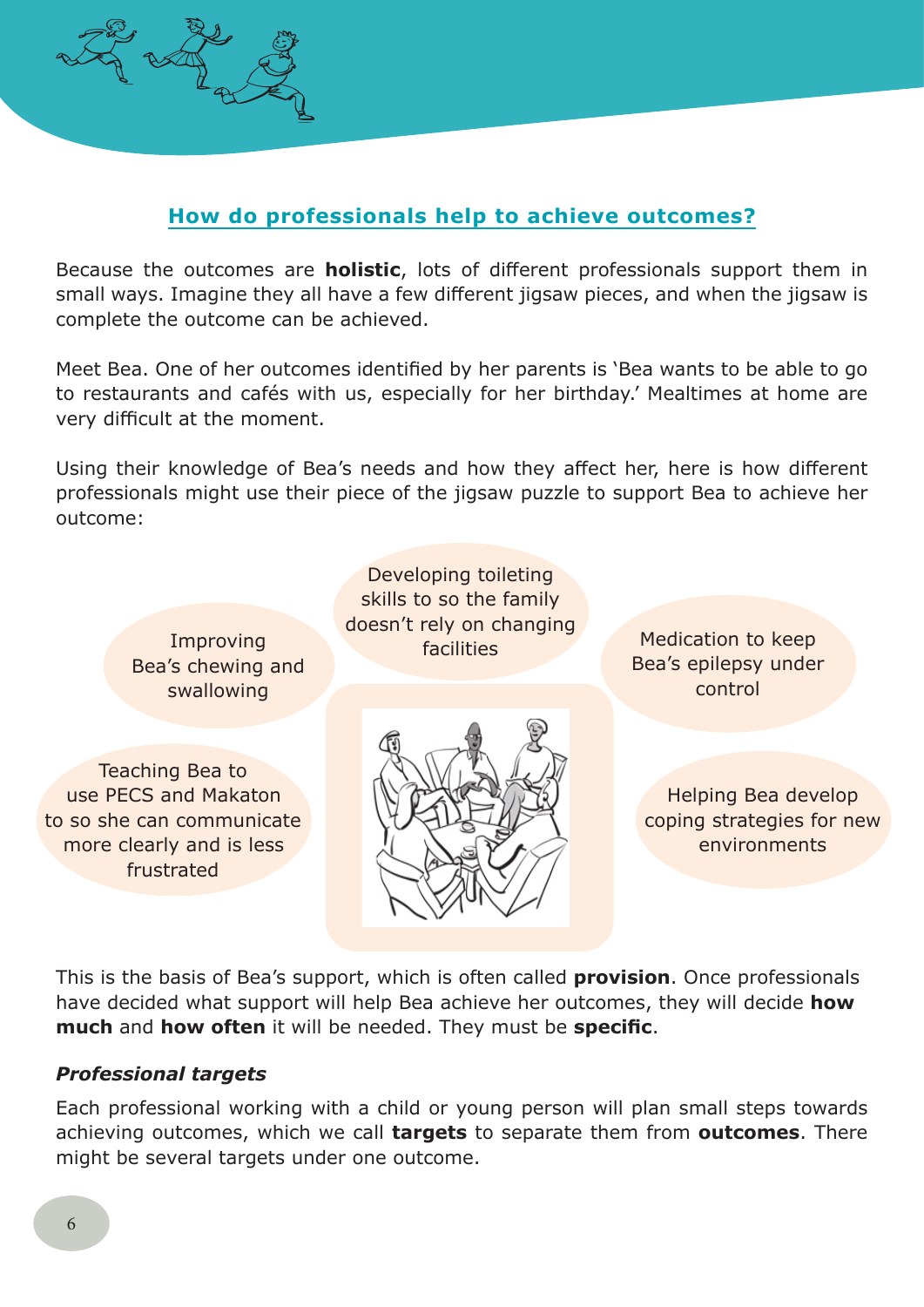

### **How does this all fit together?**

If we put all of this together for Bea, it looks like this. We can see how the different stages fit together. We have included just one outcome here, but in reality, Bea would have between 3 and 6.